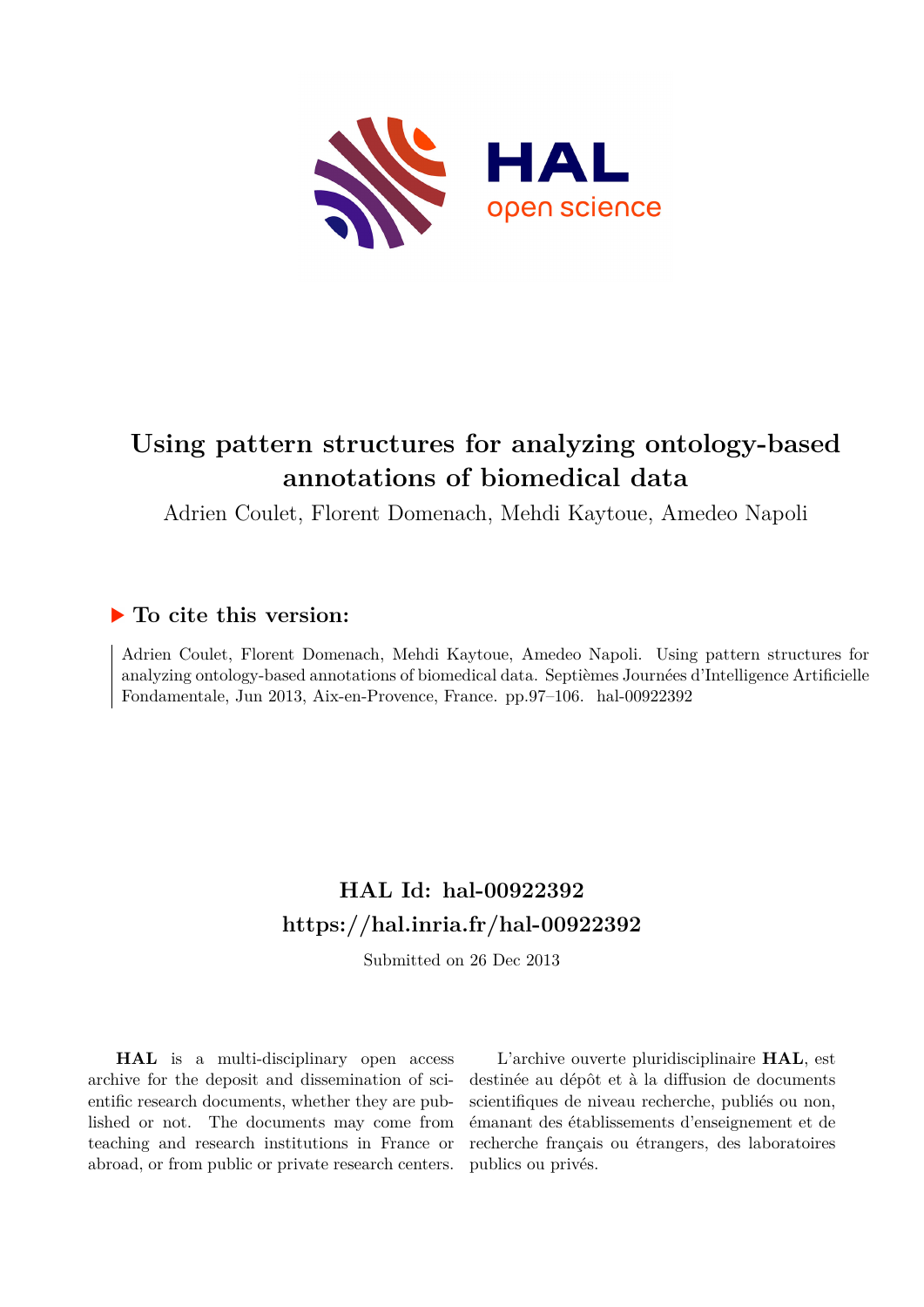# Using pattern structures for analyzing ontology-based annotations of biomedical data

Adrien Coulet<sup>1</sup> Florent Domenach<sup>2</sup> Mehdi Kaytoue<sup>3</sup> Amedeo Napoli<sup>1</sup>

<sup>1</sup>LORIA (Université de Lorraine – CNRS – Inria Nancy Grand Est, UMR 7503), BP 239, F-54506 Vandoeuvre-lès-Nancy, France

<sup>2</sup>Computer Science Department, University of Nicosia, 46 Makedonitissas Av.,

P.O.Box 24005, 1700 Nicosia, Cyprus

<sup>3</sup>Université de Lyon, CNRS, INSA-Lyon, LIRIS, UMR5205, F-69621, France

{coulet, napoli}@loria.fr, domenach.f@unic.ac.cy, mkaytoue@liris.cnrs.fr

#### Abstract

Annotating data with concepts of an ontology is a common practice in the biomedical domain. Resulting annotations, i.e., data-concept relationships, are useful for data integration whereas the reference ontology can guide the analysis of integrated data. Then the analysis of annotations can provide relevant knowledge units to consider for extracting and understanding possible correlations between data. Formal Concept Analysis (FCA) which builds from a binary context a concept lattice can be used for such a knowledge discovery task. However annotated biomedical data are usually not binary and a scaling procedure for using FCA is required as a preprocessing, leading to problems of expressivity, ranging from loss of information to the generation of a large number of additional binary attributes. By contrast, pattern structures offer a general FCA-based framework for building a concept lattice from complex data, e.g., a set of objects with partially ordered descriptions. In this paper, we show how to instantiate this general framework when descriptions are ordered by an ontology. We illustrate our approach with the analysis of annotations of drug related documents, and we show the capabilities of the approach for knowledge discovery.

#### 1 Introduction

Annotating data resources with the concepts of an ontology is a common practice in the biomedical domain. The resulting *annotations* are reified as links between data and concepts of a "reference ontology", and provide a support for data exchange, data integration and data analysis tasks [\[18\]](#page-10-0). Usually annotations

can be built in three main ways, manually, automatically and semi-automatically. In manual annotation, links between data and concepts are provided by human domain experts. In automated annotation, specialized programs are parsing data for providing such links. In semi-automated annotation, specialized programs are suggesting links between data and concepts, that are subsequently validated by domain experts [\[17\]](#page-10-1).

In the following, we are interested in the analysis of annotations of several data resources from different biomedical domains, e.g. molecular biology and medicine, w.r.t. a reference ontology. Indeed, the annotation process plays a major role in linking these different biomedical domains and understanding their relations.

In this way, this is one objective of *translational bioinformatics* to analyze molecular biology data along with clinical data for discovering correlations between them [\[6\]](#page-10-2). Then, hypotheses about molecular mechanisms can be proposed through the discovery of correlations between molecular data and clinical observations. Such correlations can be discovered thanks to the analysis of annotations that link both molecular and clinical data to ontology concepts.

Formal Concept Analysis (FCA) is a mathematical framework for data analysis [\[8\]](#page-10-3), which is a candidate for our knowledge discovery task. However, some adaptations are required as annotations can be considered as complex data. Firstly, given a reference ontology, annotations are considered as pairs <*document, set of concepts*> and cannot be directly represented as a binary context. Secondly, the ontology that encompasses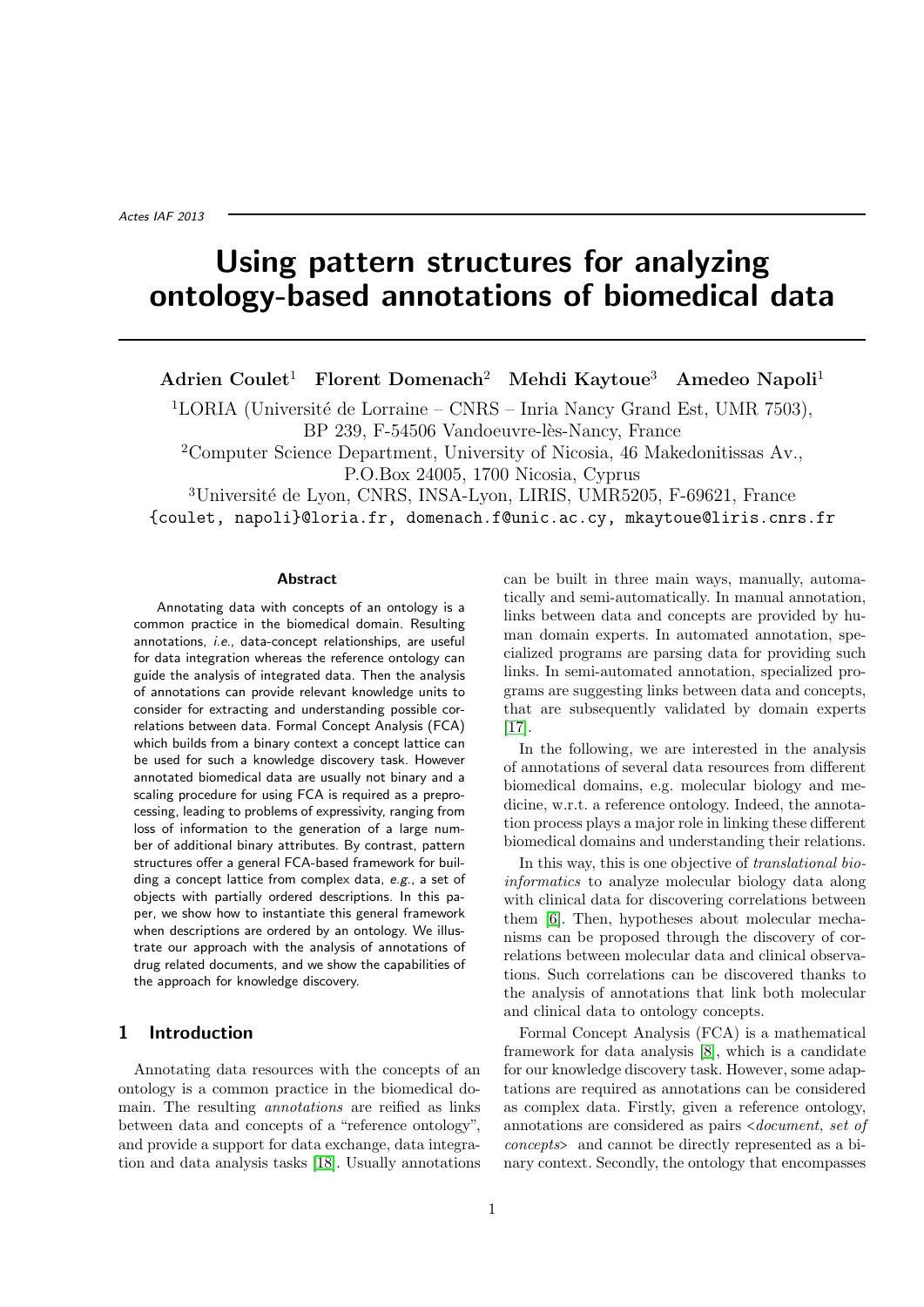the concepts used in the annotation should also be taken into account in the analysis. In FCA, several approaches exist for dealing with complex data.

A first approach is based on *scaling*, which relies on the transformation of non-binary data into binary data. Several types of scaling are known in FCA, *e.g.*, nominal, ordinal, interordinal scalings [\[8\]](#page-10-3). But scaling leads to several problems such as an arbitrary transformation of data, a loss of information and a potential binary attribute flooding, forbidding a comprehensive visualization of the results (see for example experiments and discussion in [\[10\]](#page-10-4)).

Another approach is based on *pattern structures* that allows to directly analyze complex data whose descriptions are taken from a semi-lattice of descriptions [\[7\]](#page-10-5). Descriptions may have various types, such as numerical intervals [\[11\]](#page-10-6), set of attributes [\[7\]](#page-10-5) or graphs [\[14\]](#page-10-7). However, a partial order on descriptions is required in pattern structures. This partial order is defined according to a *similarity operator* and an associated *subsumption relation*. Pattern structures allow for the reuse of standard FCA algorithms with slight modifications, for building the pattern concept lattice and all related operations. It can be noticed that the formalism of pattern structures has gained interest in the last years due to the need for FCA to analyze large volumes of complex data.

In this paper, we present an original approach to analyze annotations based on concepts lying in a reference ontology using the formalism of pattern structures. A first requirement for using pattern structures is to define descriptions of objects, then a similarity operation with its associated subsumption relation (thus a partial ordering on descriptions). In the present case, descriptions are based on concepts lying in a reference ontology. Accordingly, the ordering of concepts in the reference ontology is used to define an original similarity operator on object descriptions and the associated subsumption relation. This is –to the best of our knowledge– the first attempts to analyze data annotations thanks to a pattern structure. Moreover, this shows the potential of pattern structures as an effective formalism for dealing with real-world data. Actually, the resulting pattern concept lattice can be used for guiding a resource annotation process, and for completing annotations that are returned by an automatic annotation tool, that can be possibly wrong or incomplete. This is particularly valuable as the work of a domain expert for correcting and completing annotations is time consuming, especially when large corpora are considered.

From now, and for avoiding any confusion, we use the term "concept" for concept lying in ontologies (represented within Description Logics or DL) and "formal concept" or "pattern concept" for concepts in FCA and pattern structures.

The paper is organized as follows. Section 2 recalls fundamental definitions used in the paper. Section 3 presents our adaptation of pattern structures to ontology-based annotations. It introduces also a concrete example about biomedical data for illustrating the approach. Section 4 details the similarity and subsumption operations on descriptions, while Section 5 provides a discussion about the analysis of annotations of biomedical data using our approach.

#### 2 Background definitions

#### 2.1 Formal Concept Analysis

We recall here the standard FCA notations and we refer readers to [\[8\]](#page-10-3) for details and proofs. A *formal context*  $(G, M, I)$  is defined as a set G of objects, a set M of attributes, and a binary relation  $I \subseteq G \times M$ .  $(g, m) \in I$  means that "the object g is related with the attribute  $m$  through the relation  $I$ ". Two derivation operators can be defined on sets of objects and sets of attributes as follows,  $\forall A \subseteq G, B \subseteq M$ :

$$
A' = \{ m \in M : \forall g \in A, (g, m) \in I \}
$$

$$
B' = \{ g \in G : \forall m \in B, (g, m) \in I \}
$$

The two operators  $(·)'$  define a Galois connection between the power set of objects  $\mathcal{P}(G)$  and the power set of attributes  $\wp(M)$ . A pair  $(A, B), A \subseteq G, B \subseteq M$ , is a *formal concept* iff  $A' = B$  and  $B' = A$ . A is called the *extent* and B the *intent* of the formal concept. The set of all formal concepts, ordered by inclusion of extents (or dually by inclusion of intents), *i.e.*,  $(A_1, B_1) \leq (A_2, B_2)$  iff  $A_1 \subseteq A_2$  (or dually  $B_2 \subseteq B_1$ ), forms a complete lattice [\[4\]](#page-10-8), called *concept lattice*.

#### <span id="page-2-0"></span>2.2 Pattern structures

A pattern structure can be understood as a generalization of a formal context to analyze complex data [\[7\]](#page-10-5) : an object has a description lying in a semi-lattice where an "intersection" (or meet) is defined. This intersection allows for characterizing the similarity of two descriptions, i.e. what they do have in common.

Formally, let G be a set of objects, let  $(\mathcal{D}, \Box)$  be a meet-semi-lattice of object descriptions and let  $\delta$ :  $G \longrightarrow \mathcal{D}$  be a mapping associating each object with its description.  $(G,(\mathcal{D},\sqcap),\delta)$  is called a pattern structure. Elements of  $D$  are called descriptions or patterns and are ordered by a subsumption relation  $\subseteq$  such as  $\forall c, d \in$  $\mathcal{D}, c \in d \Longleftrightarrow c \cap d = c$ . A pattern structure  $(G, (\mathcal{D}, \cap), \delta)$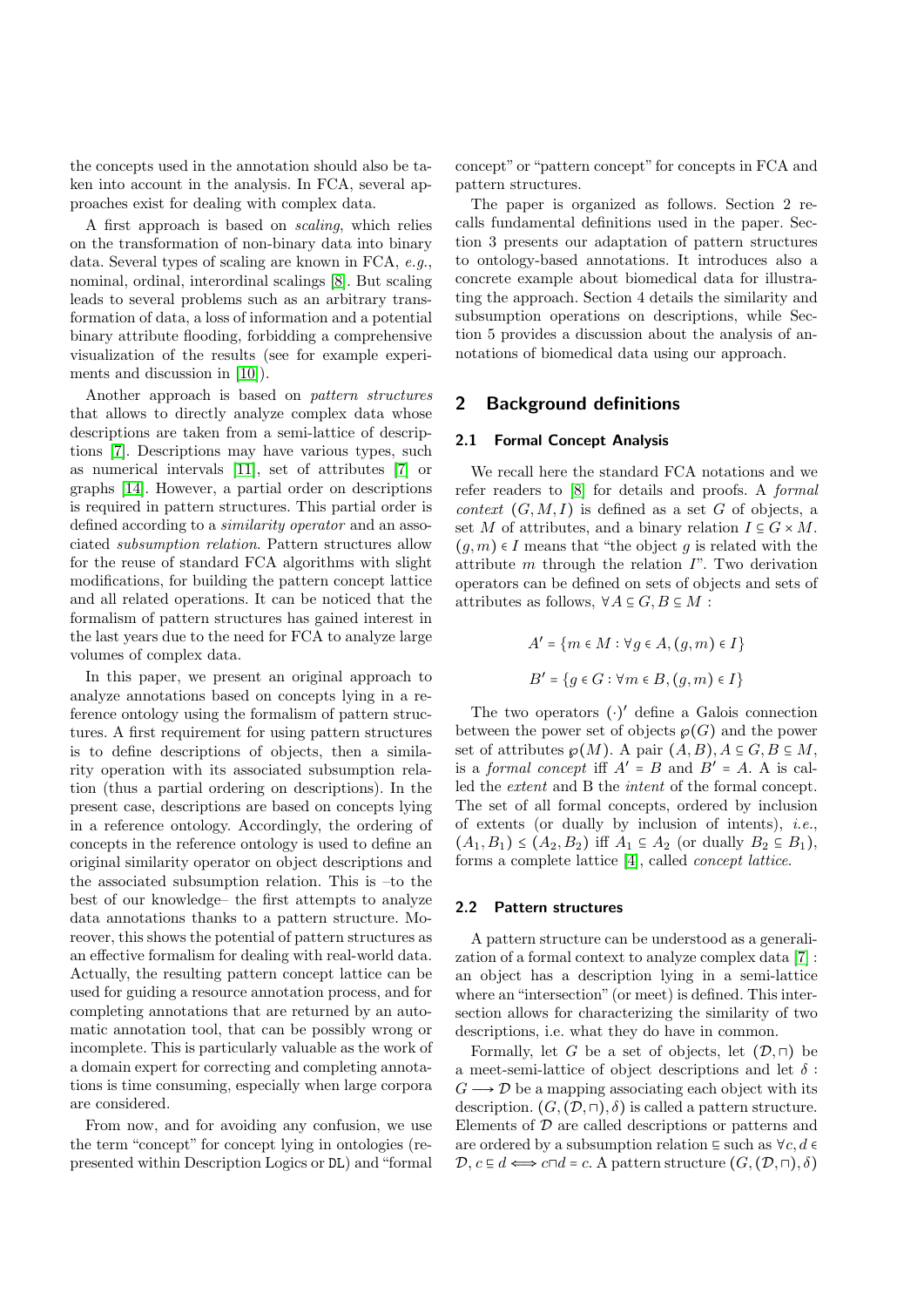gives rise to two derivation operators denoted by  $(·)$ <sup> $\Box$ </sup>:

$$
A^{\Box} = \bigcap_{g \in A} \delta(g) \qquad for \ A \subseteq G
$$

$$
d^{\Box} = \{ g \in G | d \subseteq \delta(g) \} \qquad for \ d \in (\mathcal{D}, \sqcap).
$$

These operators form a Galois connection between the power set of objects  $\wp(G)$  and  $(\mathcal{D}, \sqcap)$ . Pattern concepts of  $(G,(\mathcal{D},\sqcap),\delta)$  are pairs of the form  $(A,d), A \subseteq G$ ,  $d \in (\mathcal{D}, \Box)$ , such that  $A^{\Box} = d$  and  $A = d^{\Box}$ . For a pattern concept  $(A, d)$ , d is the pattern intent and is the common description to all objects in A, the pattern extent. When partially ordered by  $(A_1, d_1) \leq (A_2, d_2) \Leftrightarrow A_1 \subseteq$  $A_2 \; (\Leftrightarrow d_2 \in d_1)$ , the set of all pattern concepts forms a complete lattice called pattern concept lattice. The operator  $(·)^{\square \square}$  is a closure operator and pattern intents are closed patterns. Pattern structures have been applied to numerical intervals [\[11\]](#page-10-6) and to graphs [\[14\]](#page-10-7).

#### 2.3  $\mathcal{EL}$  ontologies

Ontologies considered in this work are DL ontologies *i.e.*, are based on a set of concepts, relations and individuals represented within Description Logic (DL) [\[2\]](#page-9-0). Concepts can be either *atomic* or *defined*. In the first case, their description is reduced to a label and in the second case their description is a DL axiom that includes constructors such as conjunction and existential quantification.

The  $\mathcal{EL}$  DL allows for conjunction ( $\wedge$ ) and existential restriction  $(\exists r.c)^1$  $(\exists r.c)^1$  in the definitions of concepts [\[1\]](#page-9-1). This simple DL is sufficient for our purpose, together with transitive roles and general concept inclusion axioms *i.e.*, axioms of the form  $C \le D$  where  $C, D$ can be either atomic or defined concepts. Moreover, the least common subsumer (lcs) of two concepts in  $\mathcal{EL}$  always exists and can be computed in polynomial time, provided that there is no cycle in concept definitions, *i.e.*, the definition of a concept  $c_i$  does not make reference to  $c_i$  itself [\[3\]](#page-10-9).

For avoiding any confusion and making a clear distinction between the DL formalism and the pattern structure formalism, we use the classical logical notations for the  $\mathcal{EL}$  DL, thus  $\land$  for conjunction and  $\leq$  for subsumption, while we keep ⊓ for the similarity operator and ⊑ for the subsumption relation in pattern structures.

In the following, we consider a reference ontology denoted by  $\mathcal O$  based on the  $\mathcal {EL}$  DL.  $\mathcal O$  is composed of :

–  $C(\mathcal{O})$  denotes a set of *concepts* and  $R(\mathcal{O})$  denotes a set of binary relations,

- concepts  $c_i$  in  $C(\mathcal{O})$  are partially ordered thanks to a subsumption relation  $\leq$ , where  $c_1 \leq c_2$  means that concept  $c_1$  is a sub-concept of  $c_2$  and that every individual that is an instance of  $c_1$  is an instance of  $c_2$ ,
- A is a set of axioms that describe defined concepts.

#### 3 Problem statement

#### 3.1 The UMLS Semantic Network and semantic types

The UMLS (Unified Medical Language System) is composed of two main components : a set of ontologies of the biomedical domain (such as SNOMED CT, ICD-10, MeSH) and the UMLS Semantic Network [\[5\]](#page-10-10). For sake of simplicity, we use a single data resource, DrugBank [2](#page-3-1) [\[12\]](#page-10-11) and a single ontology, the NCI (National Cancer Institute) Thesaurus [\[19\]](#page-10-12), which belongs to the UMLS. Thus annotations that illustrate our study rely on links between DrugBank and the NCI Thesaurus.

The UMLS Semantic Network provides a set of broad subject categories, or *semantic types*, that is used as a high level classification for concepts of UMLS ontologies [\[15\]](#page-10-13). An overview of the 133 semantic types is available at [http://www.nlm.nih.gov/research/](http://www.nlm.nih.gov/research/umls/META3_current_semantic_types.html) [umls/META3\\_current\\_semantic\\_types.html](http://www.nlm.nih.gov/research/umls/META3_current_semantic_types.html). Semantic types are organized as a tree denoted hereafter as  $ST_{tree}$ . For example, some semantic types are more general than others such as "Organism", which is more general than "Human" or "Anatomical Structure", which is more general than "Tissue".

Every concept of a UMLS ontology is mapped to one or more semantic types (*i.e.*, to a non-empty set of semantic types). In addition, the hierarchy of  $ST_{tree}$ can be used to map a concept  $c_1$  to the set of semantic types that are ancestors of the semantic types of  $c_1$ . For example, if the concept  $c_1$  has for semantic type "Disease or Syndrome", it can be mapped to "Pathologic Function" and "Biologic Function" too (as the laters are ancestors of the former in  $ST_{tree}$ ). Accordingly, we are using the hierarchy  $ST_{tree}$  to dispose of the full set of semantic types that can be mapped to each concept. Figure [1](#page-4-0) illustrates the mappings of some concepts of the NCI Thesaurus with their semantic types.

In our approach, a selection of semantic types chosen by the analyst will be used as upper level classes for concepts annotating biomedical documents.

<span id="page-3-0"></span><sup>1.</sup> In addition we used a different operator to distinguish the DL subsumption  $(C \le D)$  from the partial ordering on pattern concepts  $((A_1, d_1) \leq (A_2, d_2))$  described in [2.2.](#page-2-0)

<span id="page-3-1"></span><sup>2.</sup> Publicly available at <http://www.drugbank.ca/>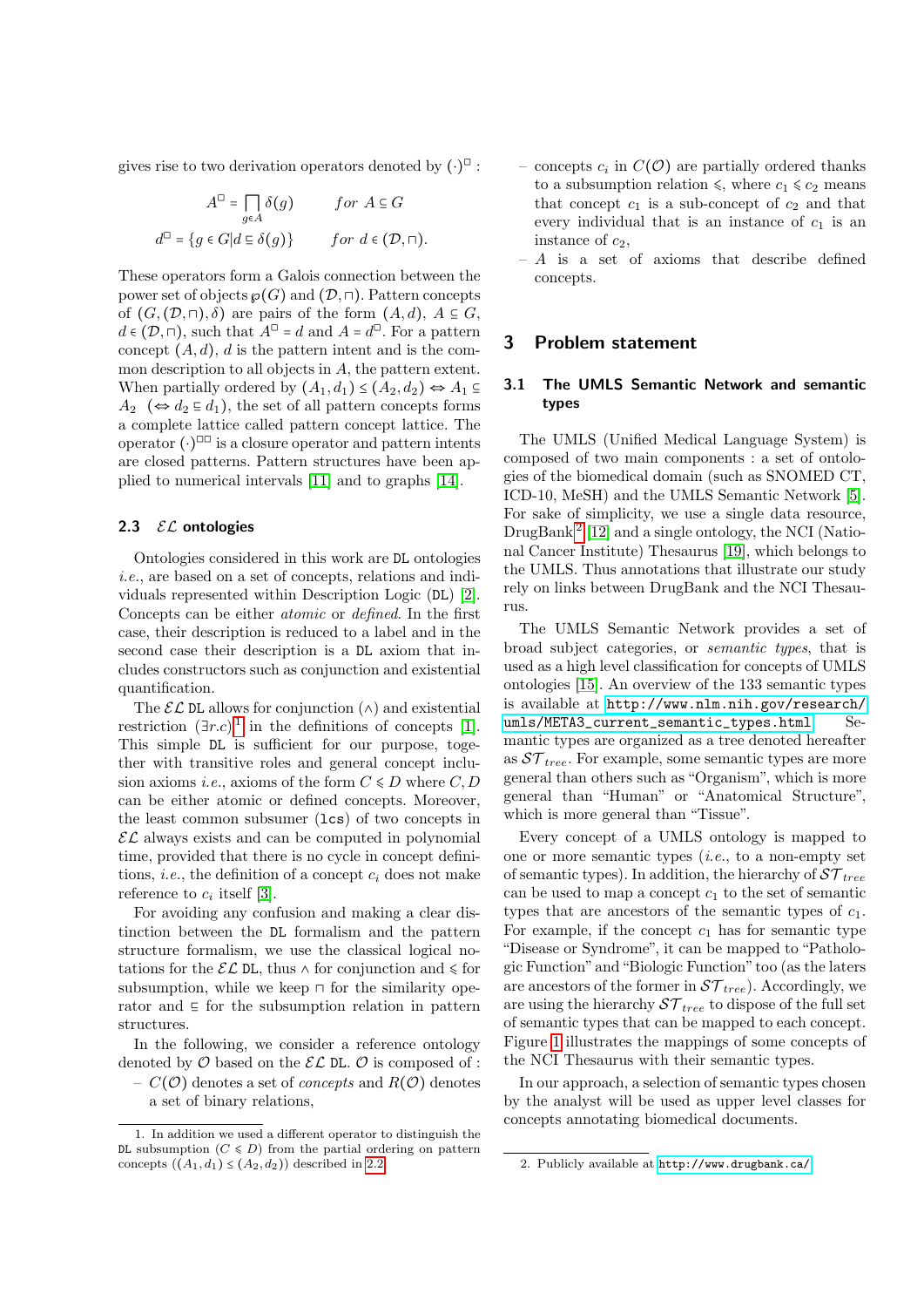

<span id="page-4-0"></span>Figure 1 – Detail of the NCI Thesaurus with associated semantic types from the UMLS. Nodes are concepts of the ontology, arrows represent subsumption relationships  $(\le)$ . Doted lines map each concept to its semantic type as defined in the UMLS Semantic Network.

#### 3.2 Building a pattern structure for biomedical annotations

In this work, we are interested in the discovery of associations between sets of concepts annotating biomedical documents. This knowledge discovery method should take into account domain knowledge, *i.e.*, the NCI Thesaurus and semantic types. For example, an expert may be interested in a drug-disease association, *e.g.*, Antibiotic-Inflammation, checking whether the association is frequent and searching for a potential associated molecular mechanism.

For analyzing annotations it may be worth to distinguish concepts thanks to domains of interests (kinds of points of view). For example, a domain expert may group concepts according to their membership to distinct portions of an ontology to separate concepts about diseases from concepts about drugs. Accordingly, we consider in this work that the domain expert defines a set of dimensions  $ST = \{st_1, st_2, ..., st_k\}$ where each  $st_i$  is a semantic type. Then a biomedical document will be annotated w.r.t.  $ST$  dimensions. More precisely, given a biomedical document  $g$ , the annotation of g w.r.t. the reference ontology  $\mathcal O$  and  $\mathcal{ST}$ dimensions is a pair  $(g, \langle ST_1(g), ST_2(g), ..., ST_k(g) \rangle)$ where  $ST_i(g)$  is the set of concepts annotating g for the dimension  $st_i$  of  $ST$  (possibly some of the  $ST_i(g)$ ) can be empty).

For example, let us consider the document DB01082 (gathering data about Streptomycin) in the DrugBank database. Figure [2](#page-5-0) shows this document and an anno-

tation relating three concepts of the NCI Thesaurus (here the reference ontology  $\mathcal{O}$ ). Moreover, let us consider  $ST$  dimensions as  $ST = \{D$ isease or Syndrome, Bacterium, Molecular Function, Chemical}. Then the annotation of DB01082 can be read as :

 $(DB01082, \{\{Tuberculosis\},\{\},\{Pretein\_Synthesis\},\$ 

#### ${Streptomycin}$

Now we have everything for defining the pattern structure  $(G,(\mathcal{D},\sqcap),\delta)$  for analyzing annotations of biomedical documents :

- $-G = \{g_1, g_2, ..., g_n\}$  is a set of annotated biomedical documents ;
- $\mathcal{O}$  is the reference ontology, *i.e.*, the NCI Thesaurus ;
- $S\mathcal{T} = {\mathsf{st}_1, \mathsf{st}_2, ..., \mathsf{st}_k}$  is a subset of semantic types of the UMLS Semantic Network that defines the dimensions of the annotation vector ;
- $-\mathcal{D} = \mathcal{P}(\mathsf{st}_1) \times \mathcal{P}(\mathsf{st}_2) \times ... \times \mathcal{P}(\mathsf{st}_k)$  where  $\mathcal{P}(\mathsf{st}_i)$ is the power set of the set of concepts of semantic type  $st_i$ . As a product of complete lattices,  $\mathcal D$  is also a complete lattice (and thus a semilattice). Elements of D are named hereafter *ontological patterns* ;
- $\delta : G \to \mathcal{D}$  is a mapping associating a document  $g_i \in G$  with a description in  $\mathcal D$  or more precisely a vector in D,

$$
\delta(g_i) = \langle \text{ST}_1(g_i), \text{ST}_2(g_i), ..., \text{ST}_k(g_i) \rangle
$$

where  $ST_j(g_i)$  is the set of concepts of semantic type  $st_j$  annotating  $g_i$ .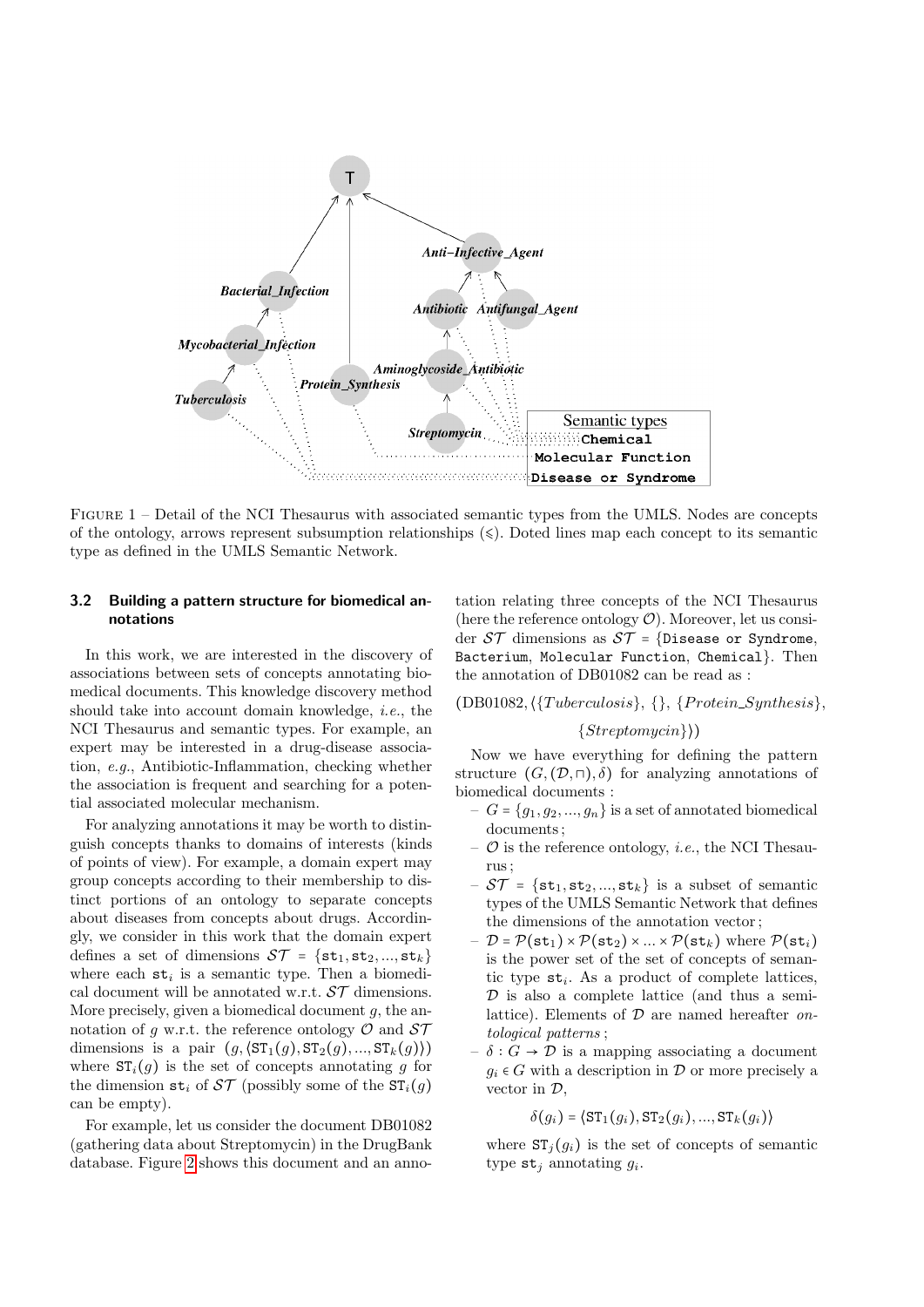

<span id="page-5-0"></span>FIGURE  $2 - (a)$  The left part of the Figure shows the NCI Thesaurus ontology; (b) the right part is an excerpt of the document DB01082 of DrugBank related to the Streptomycin drug. Bold arrows connecting (a) and (b) represent the annotation of DB01082.

Table [1](#page-6-0) gives an example of this pattern structure. The fourth row of the table shows the annotation of the document DB01082 (about Streptomycin). The different columns are filled with the concepts annotating DB01082 w.r.t. the semantic type provided in the header of each column.

Now, it remains to define the similarity operation ⊓ between two descriptions  $\delta(q_1)$  and  $\delta(q_2)$ :

$$
\delta(g_1) = \langle \text{ST}_1(g_1), \text{ST}_2(g_1), ..., \text{ST}_k(g_1) \rangle
$$

$$
\delta(g_2) = \langle \text{ST}_1(g_2), \text{ST}_2(g_2), ..., \text{ST}_k(g_2) \rangle
$$

$$
\delta(g_1) \sqcap \delta(g_2) = \langle \text{ST}_1(g_1) \sqcap \text{ST}_1(g_2), \text{ST}_2(g_1) \sqcap \text{ST}_2(g_2),
$$

$$
\dots, \text{ST}_k(g_1) \sqcap \text{ST}_k(g_2) \rangle
$$

where  $ST_1(g_1) \cap ST_1(g_2)$  is a light notation for  $\langle ST_1(g_1)\rangle \cap \langle ST_1(g_2)\rangle$ .  $ST_1(g_1) \cap ST_1(g_2)$  is the *convex hull* in  $\mathcal{O}$  of all concepts in  $ST_1(g_1)$  and  $ST_1(g_2)$ . The definition of the convex hull is made precise in the next section.

#### 3.3 The similarity between descriptions

Given an ontology  $\mathcal{O}$ , and two concepts  $c_1$  and  $c_2$ , the least common subsumer, denoted by  $lcs({c_1, c_2})$ , is the most specific concept subsuming both  $c_1$  and  $c_2$  w.r.t. the ontology  $\mathcal O$ . Here  $\mathcal O$  is an  $\mathcal E\mathcal L$  ontology where no cycle appears in concept definitions, thus the **lcs** of two concepts of  $\mathcal{O}$  always exists [\[3\]](#page-10-9). Indeed, the existence of the lcs is guaranteed as soon as  $\mathcal O$ has a join semi-lattice structure. The lcs operation can be defined (recursively) for a set of concepts  $C_n$  =  ${c_1, c_2, ..., c_n}$  as follows :

$$
\forall n \in \mathbb{N}, \ \texttt{lcs}(C_n) = \texttt{lcs}(\{\texttt{lcs}(C_{n-1}), c_n\})
$$

For example, the lcs of Streptomycin and Antifungal Agent is Anti−Infective Agent (see Figure [2\)](#page-5-0).

The lcs itself could be used to define a similarity operation between two descriptions. But, an objective here is to complete annotations of documents as much as possible. Thus, the convex hull operation appears to be a better similarity operation. Moreover, if one concept was missed by the annotation process but is available in the ontology, it can be retrieved within the convex hull of the initial set of annotating concepts.

The *convex hull* of the set of concepts  $\{c_1, c_2\}$ , denoted by  $CVX(\lbrace c_1, c_2 \rbrace)$ , is defined as a set of concepts  ${x_1, x_2, ..., x_n}$  verifying :

$$
- x_i \leqslant \texttt{lcs}(\{c_1, c_2\}),
$$

–  $(x_i \geq c_1 \text{ and } x_i \wedge c_1 \equiv c_1) \text{ or } (x_i \geq c_2 \text{ and } x_i \wedge c_2 \equiv c_1$  $c_2$ ),

$$
- \ x_i \not\equiv \top
$$

For example,  $CVX(Step to mycin, Antifungal\_Agent)$ = {Aminoglycoside Antibiotic, Anti − Infective Agent, Antibiotic, Antifungal\_Agent, Streptomycin}.

As the lcs operation, the convex hull operation can be generalized (recursively) to a set of concepts  $C_p$  =  ${c_1, c_2, ..., c_p}$  :

$$
\forall p \in \mathbb{N}, \text{CVX}(C_p) = \text{CVX}(\{\text{CVX}(C_{p-1}), c_p\})
$$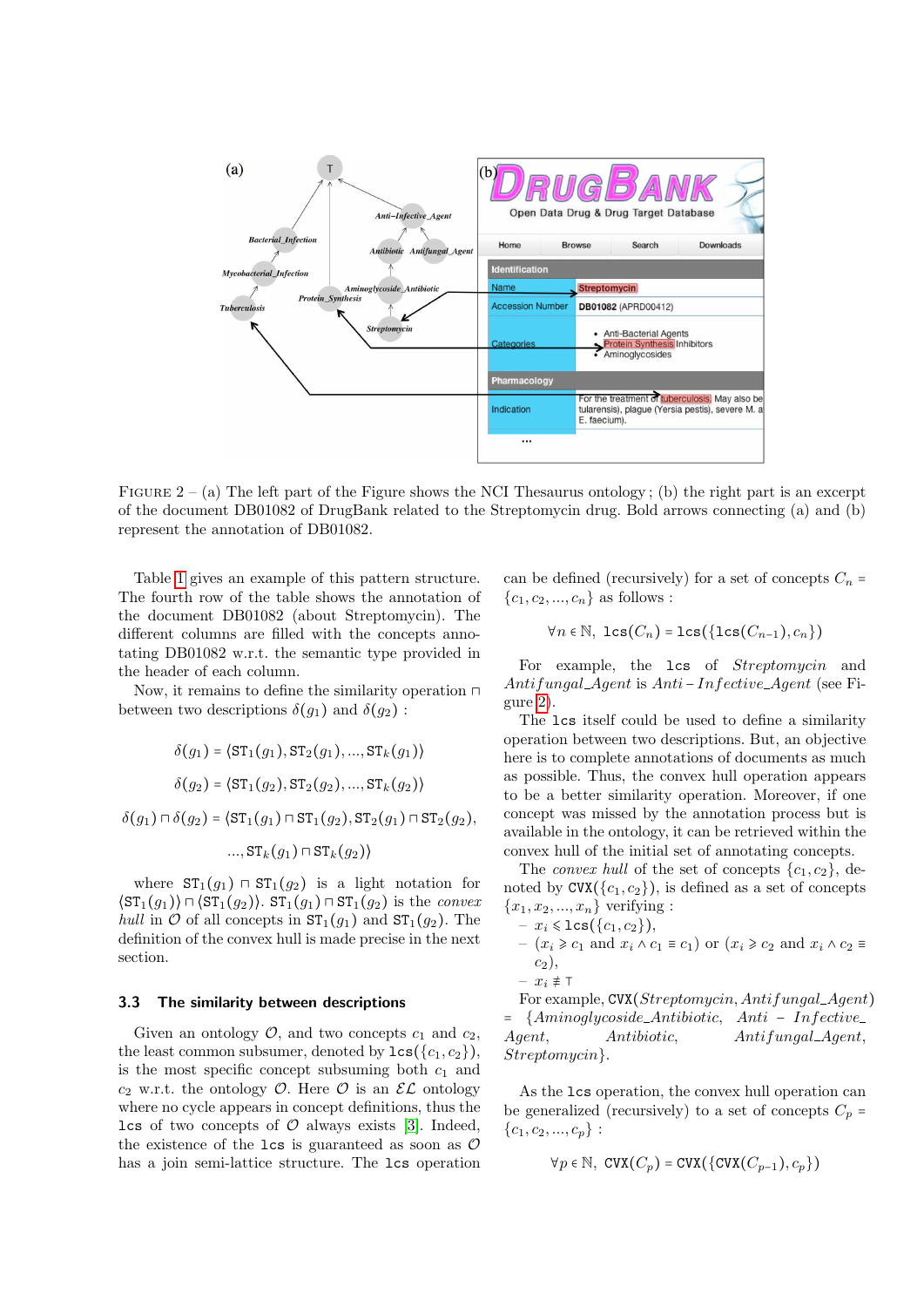<span id="page-6-0"></span>TABLE  $1 - A$  pattern structure where objects are DrugBank documents and attributes are semantic types. Each document is annotated with a set of concepts of the NCI Thesaurus (the reference ontology) having distinct semantic types. The document DB01082 of DrugBank is annotated with three concepts, including the concept *Tuberculosis* of semantic type Disease or Syndrome.

| $S\mathcal{T}$<br>G | Disease or<br>Syndrome                 | Bacterium | Molecular<br>Function | Chemical                          |
|---------------------|----------------------------------------|-----------|-----------------------|-----------------------------------|
| Drug1               | {Tuberculosis,<br>Bacterial_Infection} | ₹}        | {Protein_Synthesis}   | {Antibiotic,<br>Antifungal_Agent} |
| Drug2               | {Bacterial_Infection}                  | {}        | {Protein_Synthesis}   |                                   |
| Drug3               | {Tuberculosis,<br>Bacterial_Infection} | {}        | ₹}                    | {Anti-Infective_Agent}            |
| DB01082             | {Tuberculosis}                         | {}        | {Protein_Synthesis}   | {Streptomycin}                    |
| Drug5               | {Tuberculosis.<br>Bacterial_Infection} | $\{\}$    | ┨┠                    | {Antibiotic,<br>Antifungal_Agent} |

We use the expression "convex hull" by analogy with the Euclidean geometry. In Euclidean geometry, a convex hull of a set of points is the minimal convex set that can be formed by these points. In our case, the convex hull of a set of concepts is the minimal set of concepts including the initial concepts, their least common subsumer and all concepts in between.

The *similarity operation* on descriptions applies to two vectors having the same dimensions and returns a vector where the components are filled with the convex hull of the union of the two initial sets of concepts. Formally we have :

$$
\delta(g_1) = \langle \text{ST}_1(g_1), \text{ST}_2(g_1), ..., \text{ST}_k(g_1) \rangle
$$

$$
\delta(g_2) = \langle \text{ST}_1(g_2), \text{ST}_2(g_2), ..., \text{ST}_k(g_2) \rangle
$$

$$
\delta(g_1) \cap \delta(g_2) = \langle \text{ST}_1(g_1) \cap \text{ST}_1(g_2), \text{ST}_2(g_1) \cap \text{ST}_2(g_2),
$$

$$
..., \text{ST}_k(g_1) \cap \text{ST}_k(g_2) \rangle
$$

where

$$
\texttt{ST}_i(g_1) \sqcap \texttt{ST}_i(g_2) = \texttt{CVX}(\texttt{ST}_i(g_1) \cup \texttt{ST}_i(g_2)).
$$

It can be noticed that the definition of the similarity operation on concepts can be likened to the the definition of the similarity operation for numerical intervals as the convex hull of two intervals (see for example [\[11\]](#page-10-6)). Moreover, similarly as for intervals we have the following property :

$$
\delta(g_1) \cap \delta(g_2) = \delta(g_1) \text{ iff } \delta(g_1) \subseteq \delta(g_2)
$$

As an illustration let us consider the two objects "Drug1" and "DB01082" and their descriptions  $\delta$ (Drug1) and  $\delta$ (DB01082) given in the Table [1.](#page-6-0) Their

meet is

$$
\delta(Drug1) \cap \delta(DB01082) =
$$
  
\n
$$
\langle \{Bacterial\_Infection, Mycobacterial\_Infection, Tuberculosis\},\{\}
$$
  
\n
$$
\{\},\{\}
$$
  
\n
$$
\{Protein\_Synthesis\},\{\
$$
  
\n
$$
\{Aminoglycoside\_Antibiotic,\
$$
  
\n
$$
Anti-Infective\_Agent, Antibiotic,\
$$
  
\n
$$
Antifungal\_Agent, Streptomycin\}.
$$

The meet semi-lattice of pattern elements (actually of convex hulls) defined by the similarity operation is given in Figure [3.](#page-7-0) This semi-lattice is associated with the context of Table [1](#page-6-0) and the order defined by the NCI Thesaurus given in Figure [2.](#page-5-0)

Dually, it is also possible to define a *join operation* on descriptions, making  $(\mathcal{D}, \sqcap, \sqcup)$  a complete lattice. This operation is not necessary for the definition of pattern structures but exists in our case because of the property of  $\mathcal{D}$ , the space of descriptions. The join of two descriptions  $\delta(q_1)$  and  $\delta(q_2)$  is defined as follows :

$$
\delta(g_1) \sqcup \delta(g_2) = \langle \operatorname{ST}_1(g_1) \sqcup \operatorname{ST}_1(g_2), \operatorname{ST}_2(g_1) \sqcup \operatorname{ST}_2(g_2),\right.
$$

...,  $ST_k(g_1) \sqcup ST_k(g_2)$ 

where

$$
\mathsf{ST}_i(g_1) \sqcup \mathsf{ST}_i(g_2) = \mathsf{CVX}(\mathsf{ST}_i(g_1)) \cap \mathsf{CVX}(\mathsf{ST}_i(g_2)).
$$

Actually, the result of the join operation is the set of common concepts in the two convex hulls of  $ST_i(q_1)$ and  $ST_i(q_2)$ .

For example, the join of the descriptions of "Drug1" and "DB01082" is :

$$
\delta(Drug1) \sqcup \delta(DB01082) = \{\{Tuberculosis\},\}
$$
\n
$$
\{Protein\_Synthesis\}, \{\}\}.
$$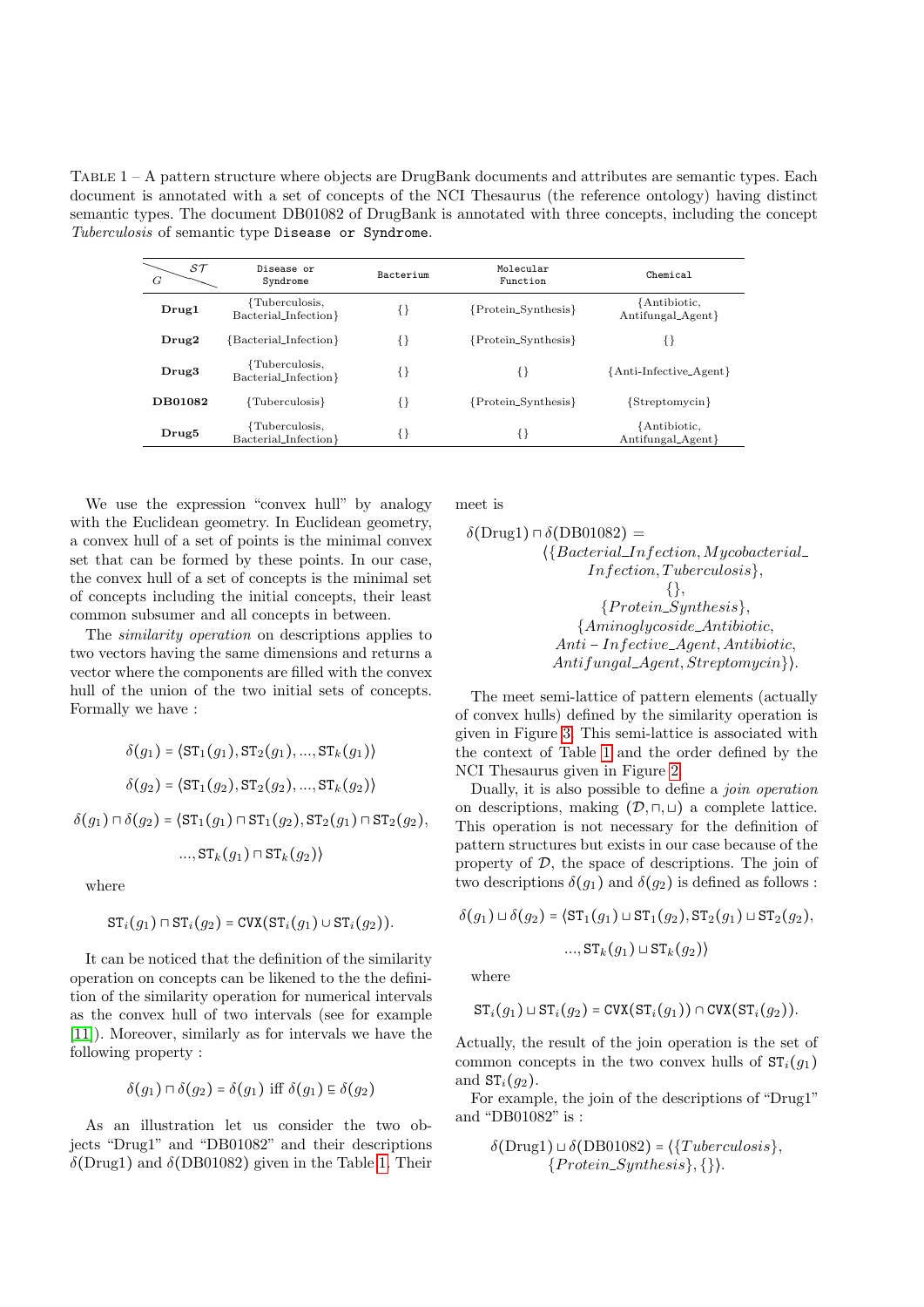

<span id="page-7-0"></span>Figure 3 – The meet semi-lattice of convex hulls associated with the context represented in Table [1](#page-6-0) and the NCI Thesaurus. To enlighten the semi-lattice, we used abbreviations that are clarified in the upper right frame.

The intersection of two convex hulls may be empty as shown in the above example. However, it can be noticed that even if  $\delta(g_1)$  and  $\delta(g_2)$  may have no common element, they can still have a join as illustrates the following example. Suppose that we have only one dimension and let us consider the reference ontology in Figure [2](#page-5-0) :

$$
\delta(g_1) = \langle \{Bacterial\_Infection, Tuberculosis\} \rangle
$$

$$
\delta(g_2) = \langle \{Mycobacterial\_Infection\} \rangle.
$$

Actually, the results of the meet and join operations on these two descriptions are :

 $\delta(g_1)$ ⊓δ $(g_2)$  = {{Bacterial\_Infection, Mycobacterial\_

 $Infection, Tuberculosis\})$ 

$$
\delta(g_1) \sqcup \delta(g_2) = \langle \{Mycobacterial\_Infection\} \rangle.
$$

In addition, we remark that we do not have  $\delta(g_1) \sqcap$  $\delta(g_2) = \delta(g_1)$  as  $\delta(g_1)$  is not a convex hull and thus we do not have either  $\delta(g_1) \subseteq \delta(g_2)$ .

#### <span id="page-7-3"></span>3.4 Computing Pattern Structures with Close-ByOne

In FCA, an efficient way of computing closed formal concepts that are the basic bricks of concept lattices is the algorithm CloseByOne [\[13,](#page-10-14) [16\]](#page-10-15). To adapt Close-ByOne to the general case of pattern structures, one has to replace the original Galois connection, usually denoted by (⋅)′ , with the derivation operator denoted

by  $(\cdot)^\square$ . Below, we give the basic pseudo-code of the algorithm CloseByOne (Algorithms [1](#page-7-1) and [2\)](#page-7-2) for computing patterns. In addition to the new derivation operator, one must replace the intersection of standard FCA with the similarity operation on patterns (⊓, line 5 of Algorithm [2\)](#page-7-2) that is adapted to the nature of patterns. This adaptation of CloseByOne does not affect termination, correctness and complexity of the algorithm.

A simple implementation of Algorithms [1](#page-7-1) and [2](#page-7-2) is proposed at [github.com/coulet/](github.com/coulet/OntologyPatternIcfca/) [OntologyPatternIcfca/](github.com/coulet/OntologyPatternIcfca/).

<span id="page-7-1"></span>

| Alg. 1 CloseByOne.                                      |  |
|---------------------------------------------------------|--|
| 1: $L = \emptyset$                                      |  |
| 2: for each $g \in G$                                   |  |
| 3: $\text{process}(\{g\}, g, (g^{\Box\Box}, g^{\Box}))$ |  |
| 4. L is the concept set.                                |  |

Alg. 2 process $(A, g, (C, D))$  with  $C = A^{\square \square}$  and  $D = A^{\square}$ and < the lexical order on object names.

<span id="page-7-2"></span>

|             | if $\{h   h \in C \setminus A \text{ and } h < g\} = \emptyset$ then |  |
|-------------|----------------------------------------------------------------------|--|
| 2:          | $L = L \cup \{(C, D)\}\$                                             |  |
|             | for each $f \in \{h   h \in G \backslash C \text{ and } g \leq h\}$  |  |
| 4:          | $Z = C \cup \{f\}$                                                   |  |
|             | $Y = D \sqcap \{f^{\Box}\}\$                                         |  |
| 6:          | $X = Y^{\square}$                                                    |  |
|             | $\text{process}(Z, f, (X, Y))$                                       |  |
| $8:$ end if |                                                                      |  |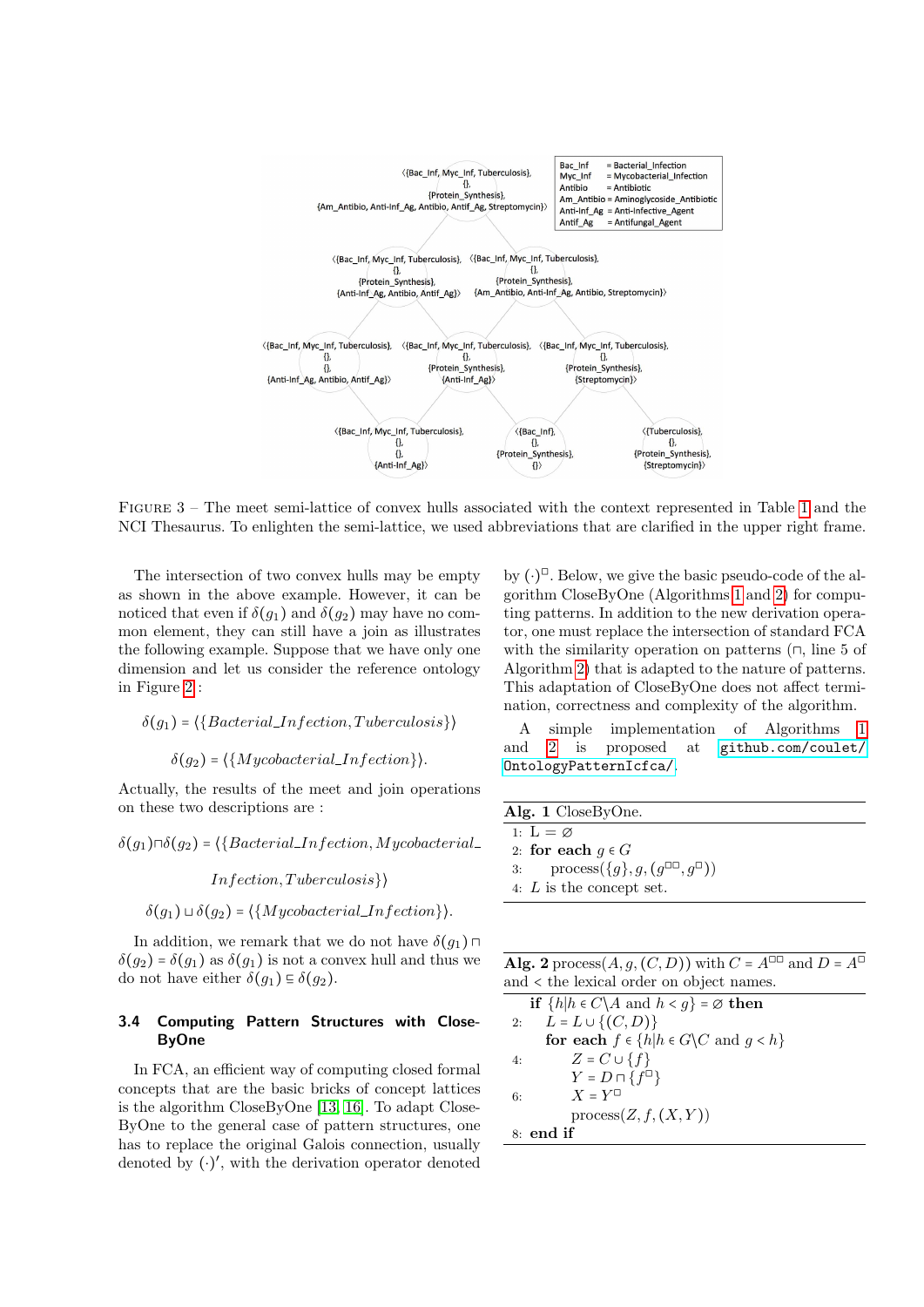#### 4 Analyzing annotations of biomedical data

We illustrate our approach with the analysis of annotations of DrugBank documents with the ontology "NCI Thesaurus". These annotations are provided by the NCBO (National Center for Biomedical Ontology) Resource Index presented hereafter.

#### 4.1 A repository of annotations : The NCBO Resource Index

The NCBO Resource Index is a repository of annotations automatically populated by a Natural Language Processing tool [\[9\]](#page-10-16). This tool parses the textual content of several biomedical databases (*e.g.*, Drug-Bank, OMIM, ClinicalTrial.gov) searching for occurrences of terms refering to concepts of ontologies. When the name of a concept  $c_i$  is found in a document  $g_i$ , an annotation *i.e.*, a pair  $(g_i, c_i)$ , is created and stored. On December 18th, 2012, the NCBO Resource Index contained annotations for 34 databases with concepts of 280 ontologies of the BioPortal [\[20\]](#page-10-17). The Resource Index can be queried either by a Web user interface<sup>[3](#page-8-0)</sup> or by a REST Web service<sup>[4](#page-8-1)</sup>. We used the latter to build sets of annotations.

#### 4.2 DrugBank annotations with the NCI Thesaurus

DrugBank is a publicly available database that contains data about drugs, their indications and their molecular targets. The database is organized into documents, or entries, where each document compiles data about one drug. Data in DrugBank are for the main part made of texts is natural language. Figure [2](#page-5-0) (b) presents the document of DrugBank in concern with Streptomycin.

Annotations considered in the following relate Drug-Bank documents and concepts of the "NCI Thesaurus" ontology. The NCI Thesaurus is a broad domain ontology and consequently its annotations may concern either clinics or molecular biology data that can be conjointly explored in translational bioinformatics. Moreover, the NCI Thesaurus is an  $\mathcal{EL}$  ontology, thus a lcs always exists and its processing is tractable. We used the version 12.04 of the NCI Thesaurus enco-ded in OWL and available on the NCBO Bioportal<sup>[5](#page-8-2)</sup>.

#### 4.3 Interpretation

We propose in Table [1](#page-6-0) a context including annotations of five DrugBank documents based on concepts to the NCI Thesaurus. Concepts may have four distinct semantic types  $(|\mathcal{ST}| = 4)$  : Disease or Syndrome, Bacterium, Molecular Function and Chemical. The meet-semi-lattice of patterns associated with such annotations is depicted in Figure [3](#page-7-0) and the corresponding pattern concept lattice is given in Figure [4.](#page-9-2) Both sets of formal concepts in the semilattice and in the pattern concept lattice were obtained thanks to the adapted implementation of CloseByOne (see subsection [3.4\)](#page-7-3).

Now we propose an analysis of the resulting concept lattice shown in Figure [4.](#page-9-2) Consider that one of our objectives is to repair and complete the annotations associated with biomedical documents. The top formal concept in the lattice has the "largest extent", *i.e.*, the set of all the objects, and the "smallest intent", actually the largest convex hull for the annotations.

Let us consider the two formal concepts in the upper left part of the concept lattice, the first called here  $c_{\text{#15}}$  has an extent containing "drug1" and "drug5" and the second called here  $c_{\#5}$  has an extent containing only "drug5". The Chemical semantic type of both concepts is  $\{Anti -$ Infective Agent, Antibiotic, Antifungal Agent}. The Disease or Syndrome dimension ("DoS") in both concepts is {Bacterial\_Infection, Mycobacterial\_ Infection, Tuberculosis} as in the top concept. However, the Molecular Function dimension ("MF") is the same for the top concept and  $c_{\#15}$ , *i.e.*, {*Protein*\_ Synthesis}; while it is redefined and empty in  $c_{\#5}$ . This can be interpreted as follows :

- The value of Chemical in both  $c_{\#15}$  and  $c_{\#5}$ is completed (as a convex hull) with *Anti-Infective Agent* and is the correct annotation to be associated to documents "drug1" and "drug5" for the Chemical dimension. This shows how the final pattern concept lattice can effectively complete the original annotation process (especially when this process is automated).
- The same remark applies to the Disease or Syndrome dimension, which is also completed (as a convex hull). The concept lattice provides once again the complete annotation for both concepts  $c_{\text{#15}}$  and  $c_{\text{#5}}$ .

Thus, even on this small and toy example, it is possible to understand and verify the usefulness and potential of the approach : the resulting pattern concept lattice yielded by the "ontological pattern structure" provides the means for completing the initial annotations in a way that respects the reference ontology.

Finally, we experimented the pattern structure ap-

<span id="page-8-0"></span><sup>3.</sup> Available at [http://bioportal.bioontology.org/](http://bioportal.bioontology.org/resource_index) [resource\\_index](http://bioportal.bioontology.org/resource_index)

<span id="page-8-1"></span><sup>4.</sup> Documented at [http://www.bioontology.org/wiki/](http://www.bioontology.org/wiki/index.php/Resource_Index_REST_Web_Service_User_Guide) [index.php/Resource\\_Index\\_REST\\_Web\\_Service\\_User\\_Guide](http://www.bioontology.org/wiki/index.php/Resource_Index_REST_Web_Service_User_Guide)

<span id="page-8-2"></span><sup>5.</sup> NCI Thesaurus 12.04 : [bioportal.bioontology.org/](bioportal.bioontology.org/ontologies/1032) [ontologies/1032](bioportal.bioontology.org/ontologies/1032)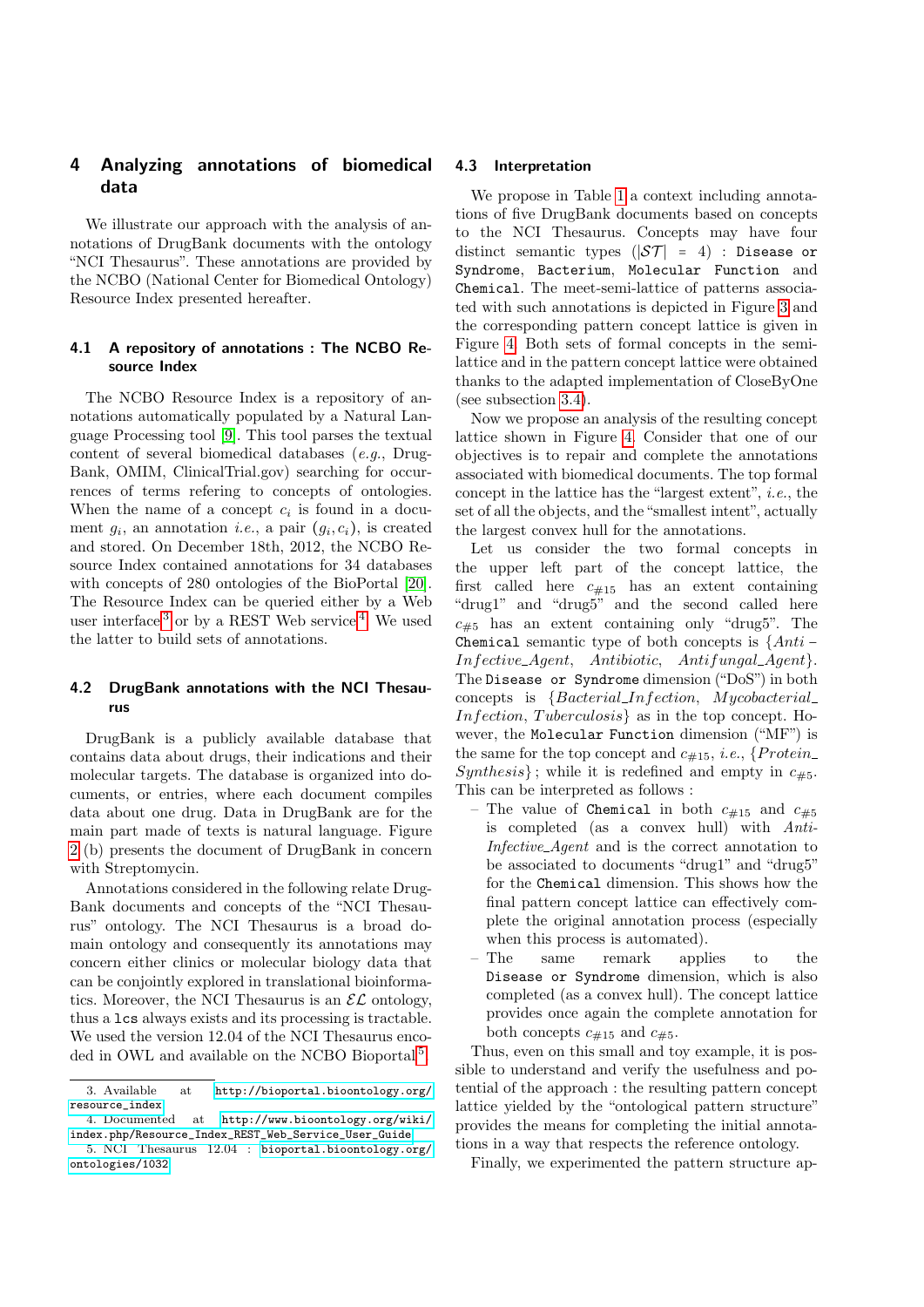

<span id="page-9-2"></span>Figure 4 – The pattern concept lattice corresponding to the pattern structure given in Table [1](#page-6-0) and on the NCI Thesaurus. The top concept has the intent with the larger descriptions and consequently its extent includes all the documents (objects). Traversing the lattice downward, the concepts present more specialized extents and more general intents w.r.t. the subsumption relation on descriptions "Ch", "DoS" and "MF" are respectively abbreviations for the semantic types Chemical, Disease or Syndrome and Molecular Function.

proach on a larger real-world context. We selected 25 drugs of DrugBank out of 173 drugs returned by the query "antibiotic" and we retain the annotations provided by the NCBO Resource Index associated with 4 distinct semantic types. After 4.4 hours, we obtained 204, 801 closed concepts on a computer with two Intel Core 2 Extreme X7900 CPUs and 4GiB of memory. The resulting concept lattice is rather large and the analysis of formal concepts with a domain expert is in progress. We think that the results of the analysis will be in accordance with the analysis presented just above for the toy example.

#### 5 Conclusion and Perspectives

Pattern structures provide an original and effective approach within FCA to analyze complex data such as ontology-based annotations of biomedical documents. In this paper, we propose a framework based on pattern structures for dealing with annotations which are made with concepts represented within an  $\mathcal{EL}$  ontology. Then we propose a pattern structure providing a classification of biomedical documents according to their annotations and the semantic types of the concepts within the annotations. The resulting concept lattice can be used for analyzing and completing the original annotations.

This work shows that pattern structures are an ef-

fective means for dealing with real-world and complex data. In the present case, more experiments remain to be done as well as a thorough study of the various pattern structures that can be associated to an annotation process depending on one or several ontologies.

#### Acknowledgement

This work was supported in part by the funding agency Campus France (Zenon PHC project 24855NG) and by the Research Promotion Foundation of Cyprus (project KD4CD DIAKRATIKES/KY-GA/0310).

#### **Références**

- <span id="page-9-1"></span>[1] Franz Baader, Sebastian Brandt, and Carsten Lutz. Pushing the el envelope. In Leslie Pack Kaelbling and Alessandro Saffiotti, editors, *IJ-CAI*, pages 364–369. Professional Book Center, 2005.
- <span id="page-9-0"></span>[2] Franz Baader, Diego Calvanese, Deborah L. Mc-Guinness, Daniele Nardi, and Peter F. Patel-Schneider, editors. *The Description Logic Handbook : Theory, Implementation, and Applications*. Cambridge University Press, 2003.